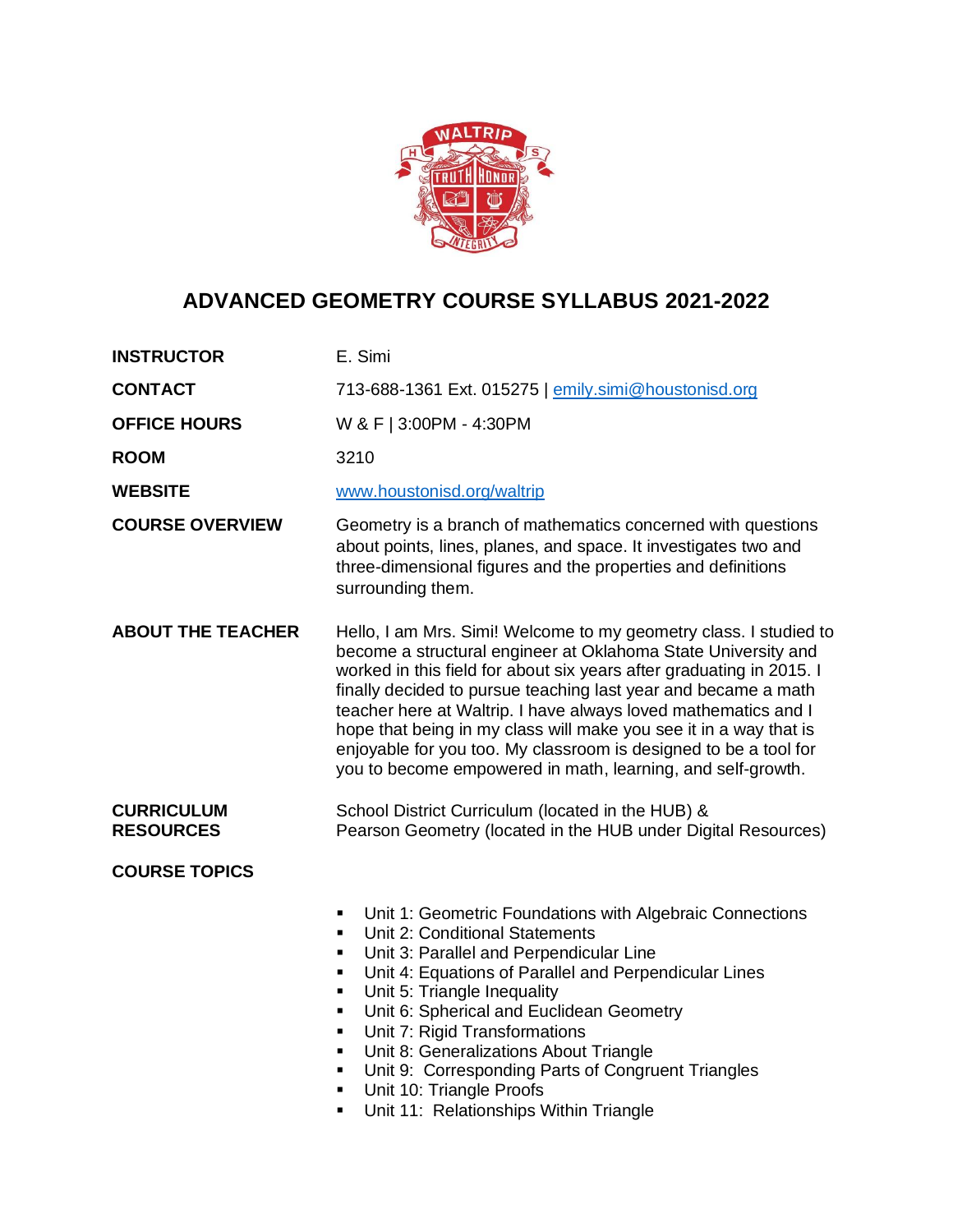- Unit 12: Non-Rigid Transformation
- **■** Unit 13: Similarity
- Unit 14: Right Triangles and Trigonometry
- Unit 14: Right Triangles and Trigonometry
- **■** Unit 15: Circle Measurement
- Unit 16: Circles in the Coordinate Plane
- Unit 17: Circle Theorems
- Unit 18: Polygonal Angle Sum Theorem
- Unit 19: Properties of Quadrilaterals
- Unit 20: Area of Circles and Polygons
- Unit 21: Trigonometry and Area
- Unit 22: Surface Area
- Unit 23: Volume
- Unit 24: Experimental and Theoretical Probability
- Unit 25: Permutations and Combinations
- **■** Unit 26: Compound Probability
- Unit 27: Conditional Probability

#### **GRADING SCALE**

- 50% Classwork/Homework (minimum 1 per week)
- 30% Tests/Projects/Quizzes (minimum 1 per week)
- 20% Daily Participation (warm-up, exit ticket, notes, & attendance)
- Any work not turned in will result in a zero
- *To pass this class, students must pass both semesters and the final exams with a 70+ average*

**LATE WORK** It is the student's responsibility to check with the teacher about missing or make-up work. Students have up to **3 days** to turn in missing work from absences. Reminders will be given when possible, but **ultimately it is the student's responsibility.** Late work will not receive full points and the *maximum score is 80*. Visit Mrs. Simi during office hours for help with make-up work.

**SEMESTER NOTEBOOK** Students will keep an organized binder for this class. Bring it to class every day. The binder will store blank note paper, class notes, homework, quizzes, tests. Students with an organized notebook will receive extra credit periodically.

#### **CLASSROOM NORMS & EXPECTATIONS**

- Be prepared when you arrive for class
	- Get your geometry notebook and pencil out
	- Laptop should be charged or plugged in
- We will be using HISD's TI-84 Plus calculators, stored in class
- You are expected to take notes from teacher instruction
- **Cell phones are not permitted.** If seen, it will be confiscated until the end of class and an incident will be filled out on your discipline form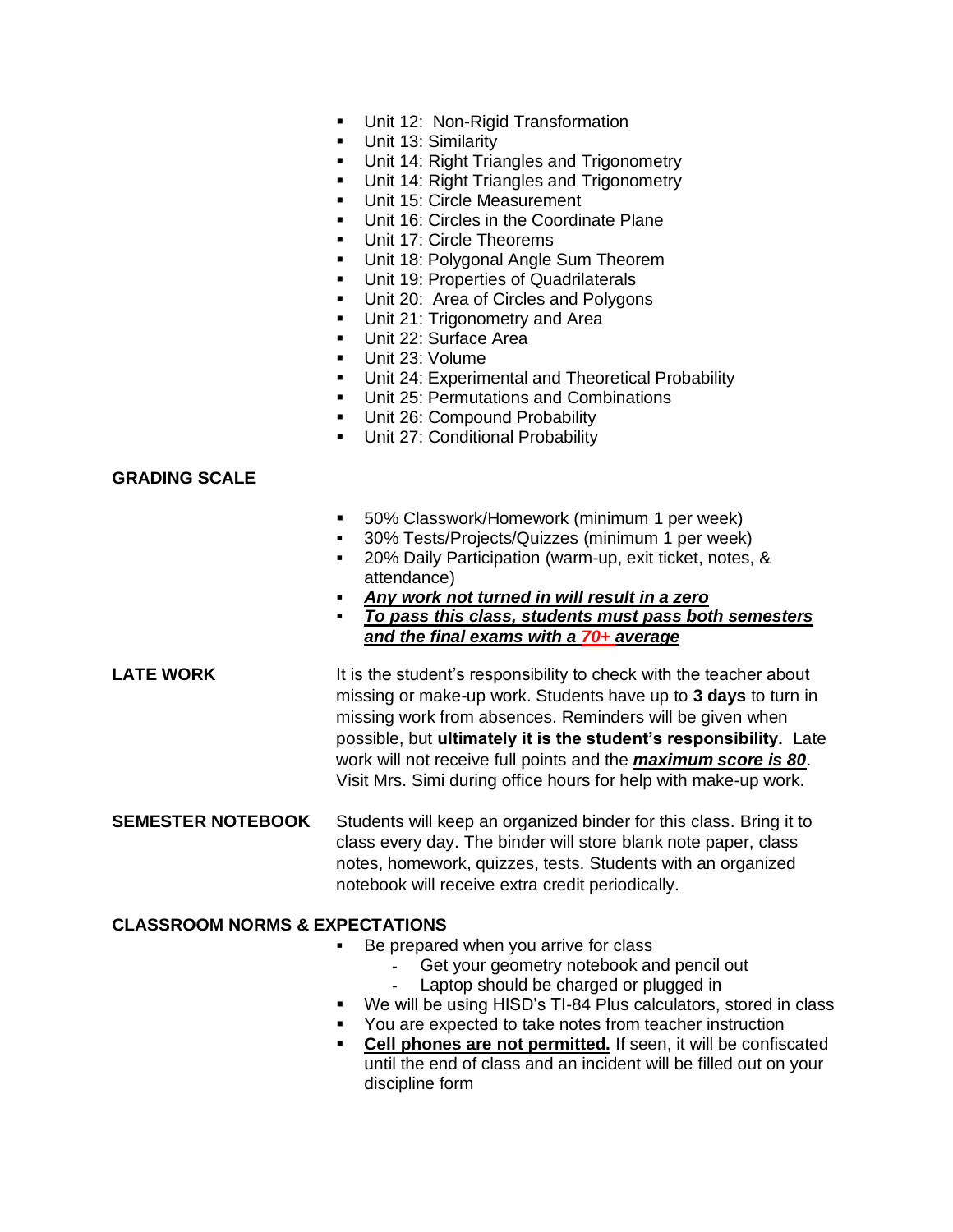- **Headphones are not permitted unless stated otherwise.** If you believe you will focus/perform better in class with headphones, please see Mrs. Simi after class
- Do not interrupt instruction time
	- If you need to go to the bathroom, give the bathroom signal; I will nod and you can fill out the pass and go
- The assignment of homework is considered minimal to develop a proficiency in this course
- Homework is due upon the start of class unless stated otherwise
- **Embrace challenge and struggle as part of learning**
- As a student at Waltrip High School, you are entrusted with academic integrity. Honesty, respect, fairness, and responsibility will be expected. Cheating will not be tolerated

### **DISCIPLINE LADDER FORM**

- **1**<sup>st</sup> incident Verbal reminder
- <sup>2nd</sup> incident I will open a Discipline Ladder Form in your name
- $\blacksquare$  3<sup>rd</sup> incident and so on  $-$  see form for details

*I truly look forward to helping you succeed in this class. Please do not hesitate to stop by or email me about any questions, concerns, or comments you may have regarding to this course.*